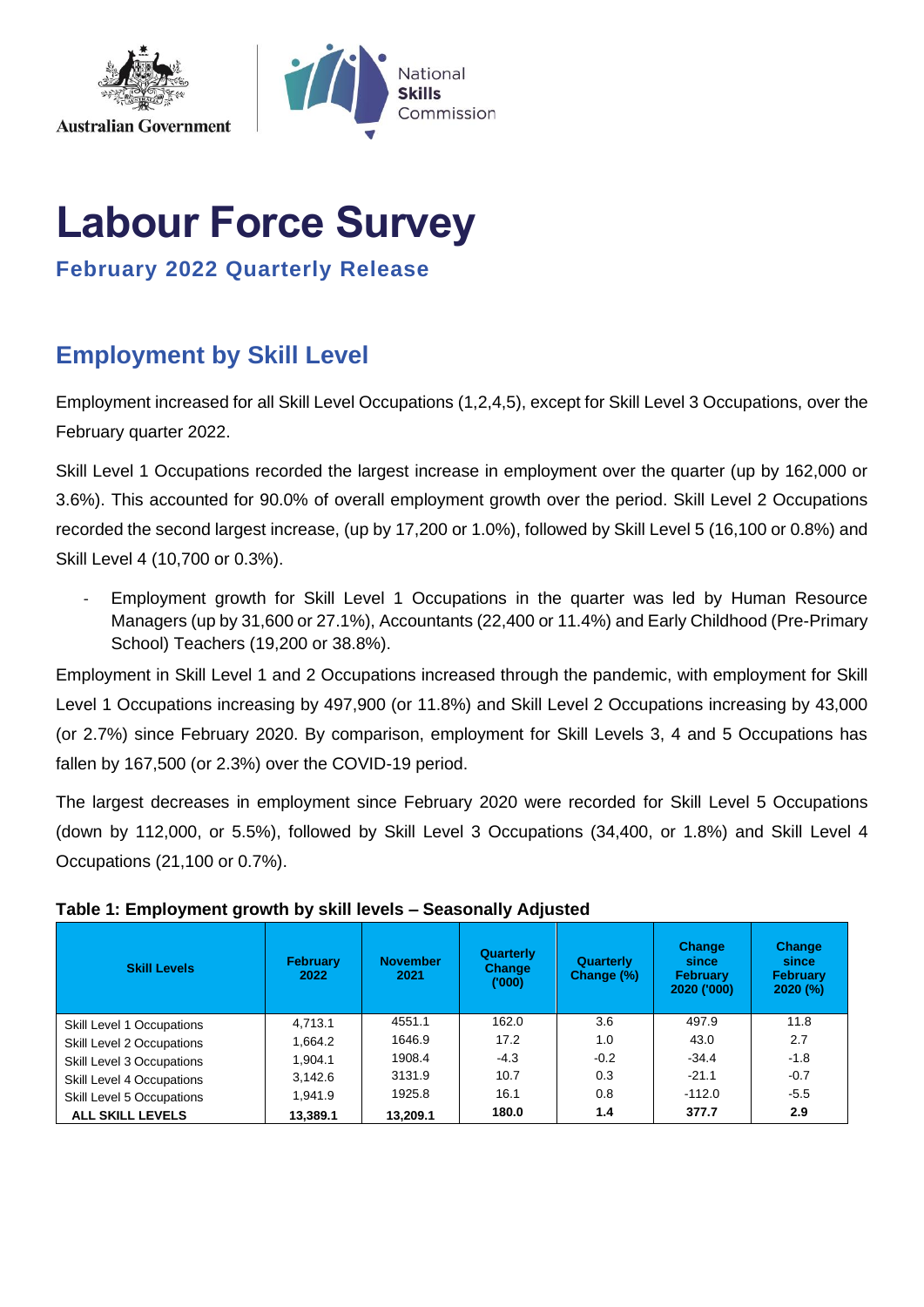The shift towards higher skill levels through the COVID period has been an acceleration of a long-term trend, as the workforce has become more highly educated and employment has transitioned towards services-based industries. Indeed, over the 10 years to February 2020, the share of employment in Skill Level 1 Occupations increased by 2.2 percentage points (to 32.4%), compared with a fall of 1.3 percentage points for Skill Level 5 Occupations (to 15.8%). Since February 2020, the Skill Level 1 share of total employment has increased by 2.8 percentage points (to 35.3%) in February 2022, while the share of Skill Level 5 Occupations has fallen by a further 1.3 percentage points over the period (to 14.5%).

## **Employment by occupation**

Over the **quarter** to February 2022, employment increased in five of the eight occupation groups.

- The largest **gains** in employment were recorded for Professionals (up by 149,200, or 4.4%), Clerical and Administrative Workers (up by 58,400, or 3.4%) and Labourers (up by 16,500, or 1.5%).
- The largest **falls** were for Managers (down by 13,900, or 0.8% albeit following a 74,300 increase over the November quarter 2021), Sales Workers (down by 9,700, or 0.9%) and Machinery Operators and Drivers (down by 3,200 or 0.4%).

**Since February 2020**, employment increased in four of the eight occupation groups.

- The largest **gains** were recorded for Professionals (up by 342,700, or 10.8%), Managers (up by 156,600, or 9.7%) and Clerical and Administrative Workers (up by 8,800, or 1.1%).
- The largest **falls** in seasonally adjusted employment were for Labourers (down by 109,300, or 8.7%), Sales Workers (down by 28,800, or 2.6%) and Technicians and Trades Workers (down by 14,600, or 0.8%).

| <b>Occupation</b>                             | February<br>2022 | <b>November</b><br>2021 | Quarterly<br>change | Quarterly<br>change<br>$(\%)$ | Change<br>since<br>Feb-20 | <b>Change</b><br>since<br>Feb-20 (%) |
|-----------------------------------------------|------------------|-------------------------|---------------------|-------------------------------|---------------------------|--------------------------------------|
| <b>Managers</b>                               | 1,770.5          | 1,784.4                 | $-13.9$             | $-0.8$                        | 156.6                     | 9.7                                  |
| Professionals                                 | 3.528.7          | 3,379.5                 | 149.2               | 4.4                           | 342.7                     | 10.8                                 |
| Technicians and Trades Workers                | 1,789.9          | 1,774.3                 | 15.6                | 0.9                           | $-14.6$                   | $-0.8$                               |
| <b>Community and Personal Service Workers</b> | 1,413.0          | 1,407.5                 | 5.5                 | 0.4                           | $-7.7$                    | $-0.5$                               |
| <b>Clerical and Administrative Workers</b>    | 1.788.0          | 1,729.6                 | 58.4                | 3.4                           | 25.5                      | 1.4                                  |
| Sales Workers                                 | 1.093.2          | 1,102.9                 | $-9.7$              | $-0.9$                        | $-28.8$                   | $-2.6$                               |
| <b>Machinery Operators and Drivers</b>        | 839.4            | 842.5                   | $-3.2$              | $-0.4$                        | 8.8                       | 1.1                                  |
| Labourers                                     | 1.151.3          | 1,134.8                 | 16.5                | 1.5                           | $-109.3$                  | $-8.7$                               |
| <b>ALL OCCUPATIONS</b>                        | 13,389.1         | 13,209.1                | 180.0               | 1.4                           | 377.7                     | 2.9                                  |

#### **Table 2: Employment growth by major occupation group – Seasonally Adjusted ('000)**

The strong increase in employment **over the February 2022 quarter** was not evenly distributed across detailed occupations. Indeed, while employment for all occupations increased by 180,000 (or 1.4%) in the February 2022 quarter, employment increased in just 168 of the 358 (or 46.9%) of the detailed occupations.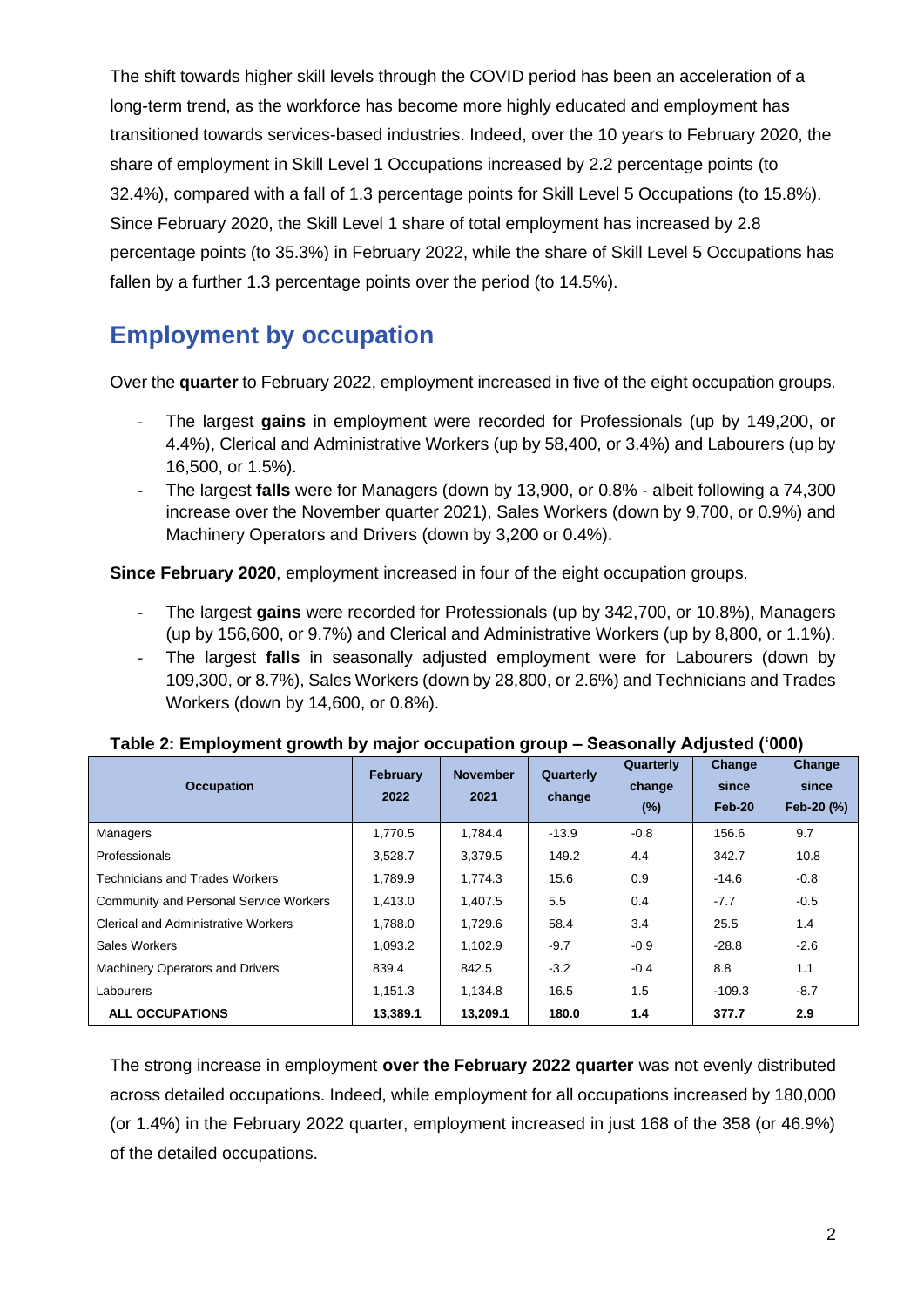The largest increases in employment in the February quarter 2022 were recorded for Chefs (up by 36,500 or 43.5%), followed by Human Resource Managers (up by 31,600 or 27.1%) and General Clerks (up by 21,900 or 9.9%).

| Table 3: Occupations with the largest increases in employment over the February 2022 |  |
|--------------------------------------------------------------------------------------|--|
| quarter                                                                              |  |

| <b>Occupation</b>                              | <b>Skill</b><br>Level | <b>Employed</b><br>Feb-22<br>(000) | change to February<br>2022 | <b>Quarterly employment</b> | <b>Employment change</b><br>since February 2020 |        |
|------------------------------------------------|-----------------------|------------------------------------|----------------------------|-----------------------------|-------------------------------------------------|--------|
|                                                |                       |                                    | ('000')                    | $(\%)$                      | (000)                                           | $(\%)$ |
| Chefs                                          | 2                     | 120.6                              | 36.5                       | 43.5                        | 6.0                                             | 5.3    |
| Human Resource Managers                        |                       | 148.4                              | 31.6                       | 27.1                        | 78.4                                            | 111.9  |
| <b>General Clerks</b>                          | 4                     | 310.1                              | 27.9                       | 9.9                         | $-16.5$                                         | $-5.0$ |
| Accountants                                    |                       | 219.0                              | 22.4                       | 11.4                        | 43.6                                            | 24.9   |
| <b>Truck Drivers</b>                           | 4                     | 196.2                              | 19.9                       | 11.3                        | 1.2                                             | 0.6    |
| Early Childhood (Pre-primary School) Teachers  |                       | 68.6                               | 19.2                       | 38.8                        | 18.6                                            | 37.3   |
| <b>Chief Executives and Managing Directors</b> |                       | 61.5                               | 18.3                       | 42.5                        | 27.4                                            | 80.5   |
| Aged and Disabled Carers                       | 4                     | 285.0                              | 17.5                       | 6.5                         | 59.4                                            | 26.3   |
| <b>Office Managers</b>                         | 2                     | 161.7                              | 17.3                       | 12.0                        | 12.7                                            | 8.5    |
| Contract, Program and Project Administrators   | 2                     | 145.2                              | 16.4                       | 12.7                        | 19.5                                            | 15.5   |

The largest decreases in employment over the quarter were recorded for Retail Managers (down by 29,800 or 12.8%), Livestock Farmers (down by 24,300 or 25.1%) and Sales Representatives (down by 23,700 or 24.5%).

| <b>Occupation</b>                             | <b>Skill</b><br>Level | <b>Employed</b><br>Feb-22 ('000) |         | <b>Quarterly employment</b><br>change to February<br>2022 | <b>Employment change</b><br>since February 2020 |         |  |
|-----------------------------------------------|-----------------------|----------------------------------|---------|-----------------------------------------------------------|-------------------------------------------------|---------|--|
|                                               |                       |                                  | (000)   | $(\%)$                                                    | (000)                                           | $(\%)$  |  |
| Retail Managers                               | 2                     | 204.0                            | $-29.8$ | $-12.8$                                                   | $-27.7$                                         | $-12.0$ |  |
| <b>Livestock Farmers</b>                      | 1                     | 72.5                             | $-24.3$ | $-25.1$                                                   | $-25.4$                                         | $-26.0$ |  |
| Sales Representatives                         | 4                     | 73.0                             | $-23.7$ | $-24.5$                                                   | $-10.8$                                         | $-12.9$ |  |
| <b>Checkout Operators and Office Cashiers</b> | 5                     | 124.7                            | $-20.7$ | $-14.3$                                                   | $-46.3$                                         | $-27.1$ |  |
| <b>Metal Fitters and Machinists</b>           | 3                     | 95.6                             | $-18.1$ | $-15.9$                                                   | $-14.0$                                         | $-12.8$ |  |
| <b>Production Managers</b>                    |                       | 53.9                             | $-16.9$ | $-23.8$                                                   | $-8.6$                                          | $-13.8$ |  |
| <b>Welfare Support Workers</b>                | 2                     | 63.6                             | $-11.7$ | $-15.5$                                                   | $-3.5$                                          | $-5.2$  |  |
| Drillers, Miners and Shot Firers              | 4                     | 50.7                             | $-11.1$ | $-18.0$                                                   | $-12.7$                                         | $-20.0$ |  |
| Music Professionals                           | 1                     | 12.6                             | $-10.9$ | $-46.6$                                                   | 1.1                                             | 9.7     |  |
| <b>Manufacturers</b>                          |                       | 23.8                             | $-10.3$ | $-30.1$                                                   | 1.0                                             | 4.5     |  |

**Table 4: Occupations with the largest falls in employment over the February 2022 quarter**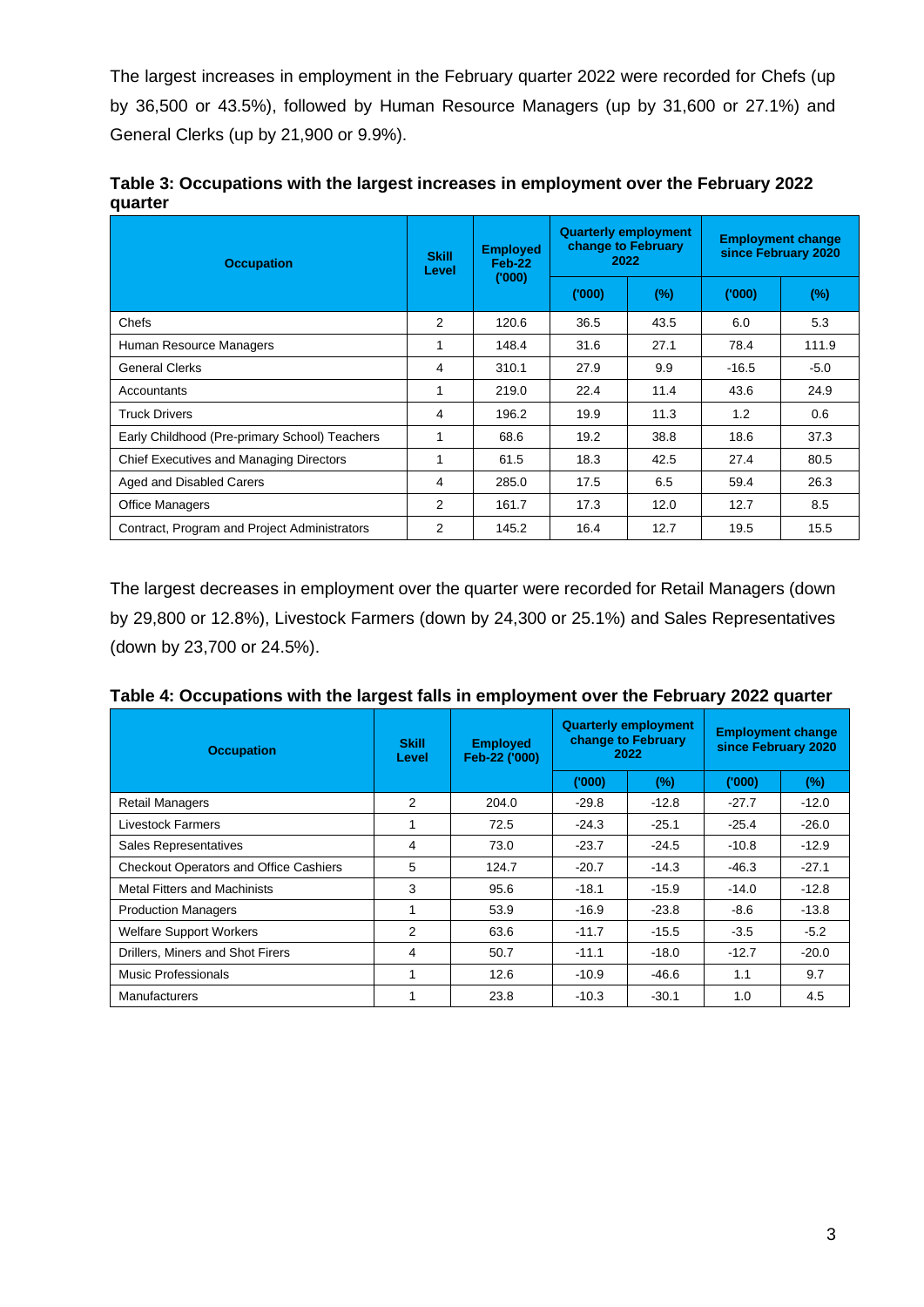## Comparison to pre-COVID levels

Whilst total employment has increased by 377,700 (or 2.9%) for all occupations over the two years to February 2022, just 174 (or 48.6%) of the 358 detailed occupation groups have recorded an increase in employment over the period. Employment has remained steady in a further five occupations and has decreased in 179 occupations<sup>1</sup>.

Six of the ten occupations with the largest **increases** in employment since February 2020 were in Skill Level 1. These include Human Resource Managers (up by 78,400 or 111.9%), General Managers (56,500 or 119.1%), Accountants (43,600 or 24.9%), Database and Systems Administrators, and ICT Security Specialists (30,300 or 75.3%) and Chief Executives and Managing Directors (27,400 or 80.5%).

The four occupations which were in other Skill Levels included Aged and Disabled Carers (up by 59,400, Skill Level 4), Other Hospitality, Retail and Service Managers (45,200, Skill Level 2), Storepersons (37,200, Skill Level 4) and Sales Assistants (General) (28,400, Skill Level 5).

The largest **decrease** in employment since February 2020 was recorded for Checkout Operators and Office Cashiers (down by 46,300 or 27.1%), followed by Retail Managers (down by 27,700 or 12.0%), Café and Restaurant Managers (26,200 or 32.2%), Livestock Farmers (25,400 or 26.2%), Bank Workers (23,800 or 42.4%) and Commercial Cleaners (20,000 or 11.4%) (see Table 5 below for more information).

## Concentration of employment growth in specific occupations

That less than half of detailed occupations have recorded employment growth over the last two years despite an increase of 377,700 (or 2.9%) in overall employment can be, in part, explained by the contribution that the top 20 largest growing occupations have made to employment growth over the period.

For instance, over the two years to February 2022, the largest 20 growing occupations have recorded an increase in employment of 620,900, while the remaining 338 occupations have recorded a decline in employment of  $303,800^2$ .

Chart 1 below illustrates just how extreme the current contribution of the top 20 largest growing occupations over the last two years has been to two year employment growth. Indeed, the 620,900 increase in employment of the top 20 growing occupations over the two years to February 2022 was a record high<sup>3</sup>, at a time when the aggregate two year employment growth, of 377,700, was only a little above the average two year employment growth for all occupations (of 343,700).

<sup>1</sup> Occupational groups include 4-digit Australian and New Zealand Standard Classification of Occupations (ANZSCO) occupations, excluding occupations that are not further defined (nfd).

<sup>&</sup>lt;sup>2</sup> Please note that the aggregate of employment growth in the 20 largest growing occupations (up by 620,900) and remaining occupations (down by 303,800) does not equal employment growth for all occupations (up by 377,800) as occupations that are not further defined (nfd) have been excluded from the occupation analysis but are included in the total for all occupations.

<sup>3</sup> Earliest available occupation employment data are the two years to the August quarter 1986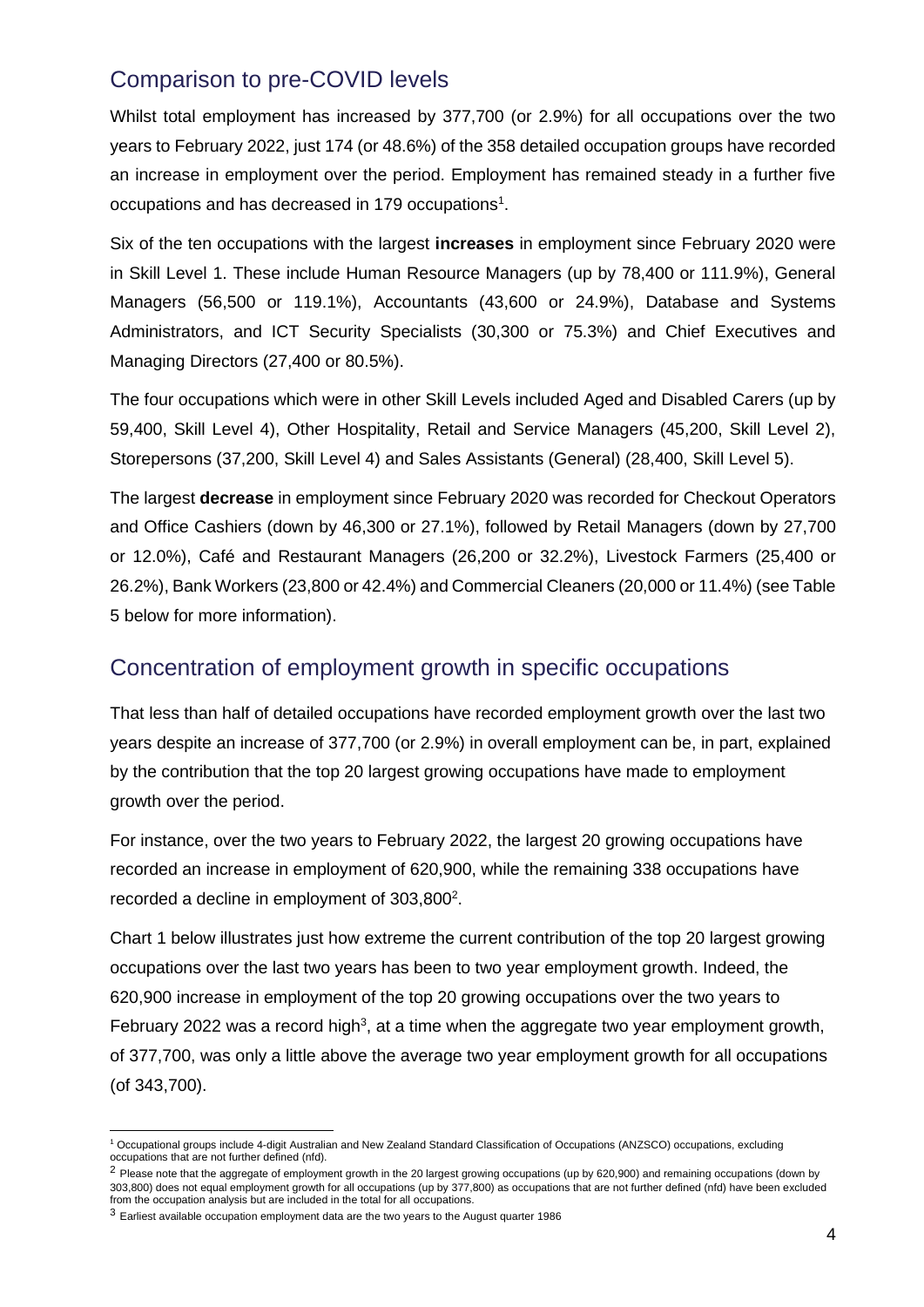Notably, the recent trend towards a greater concentration of employment growth in the largest growing occupations appears to pre-date the onset of COVID-19. For example, over the two years to the November quarter 2019, employment increased by 539,400 for all occupations, with the top 20 largest growing occupations over the two years recording an increase in employment of 559,700.





Table 5 below outlines the 20 largest growing and 20 largest declining occupations over the two years to February 2022. Not surprisingly, given the shift towards higher skill levels that has accelerated over the COVID-19 period, the 20 largest growing occupations is dominated by Skill Level 1 (13 of the 20 Occupations), whereas Skill Levels 4 and 5 account for 13 of the 20 largest declining occupations.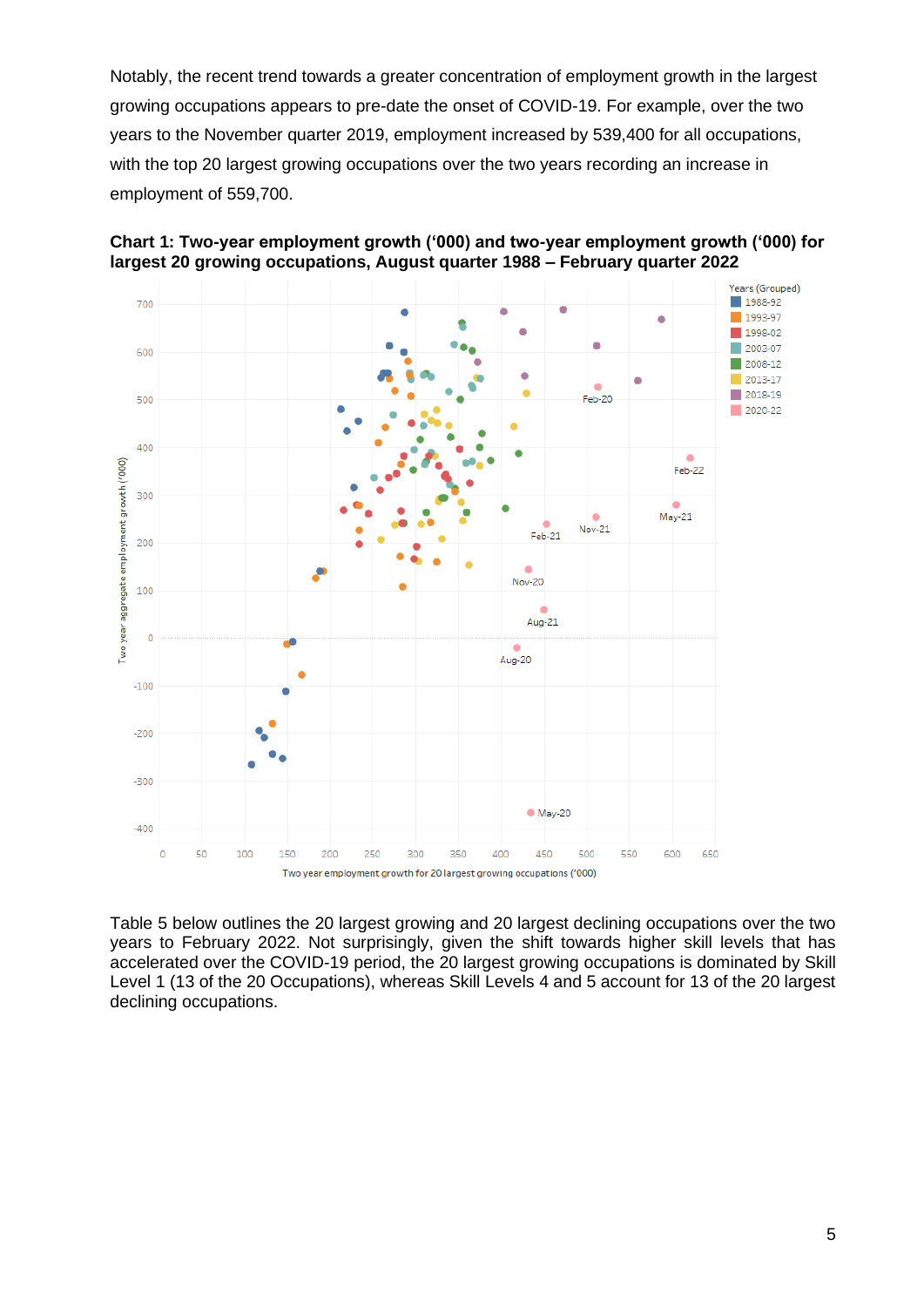#### **Table 5: 20 occupations that recorded the largest increases and decreases in employment, two years to February 2022**

| <b>Occupation</b>                                                              | <b>Skill</b><br>Level | <b>Employment</b><br>change since<br>Feb-20 ('000) | <b>Occupation</b>                                | <b>Skill</b><br>Level | <b>Employment</b><br>change since<br>Feb-20 ('000) |
|--------------------------------------------------------------------------------|-----------------------|----------------------------------------------------|--------------------------------------------------|-----------------------|----------------------------------------------------|
| Human Resource Managers                                                        | $\mathbf{1}$          | 78.4                                               | Checkout Operators and<br><b>Office Cashiers</b> | 5                     | $-46.3$                                            |
| Aged and Disabled Carers                                                       | 4                     | 59.4                                               | Retail Managers                                  | $\overline{2}$        | $-27.7$                                            |
| <b>General Managers</b>                                                        | $\mathbf{1}$          | 56.5                                               | Cafe and Restaurant<br>Managers                  | $\overline{2}$        | $-26.2$                                            |
| Other Hospitality, Retail and Service<br>Managers                              | 2                     | 45.2                                               | <b>Livestock Farmers</b>                         | 1                     | $-25.4$                                            |
| Accountants                                                                    | $\mathbf{1}$          | 43.6                                               | <b>Bank Workers</b>                              | 3                     | $-23.8$                                            |
| Storepersons                                                                   | 4                     | 37.2                                               | <b>Commercial Cleaners</b>                       | 5                     | $-20.0$                                            |
| Database and Systems<br>Administrators, and ICT Security<br><b>Specialists</b> | $\mathbf{1}$          | 30.3                                               | Waiters                                          | $\overline{4}$        | $-19.3$                                            |
| Sales Assistants (General)                                                     | 5                     | 28.4                                               | <b>Other Miscellaneous</b><br>Labourers          | 5                     | $-18.8$                                            |
| Chief Executives and Managing<br><b>Directors</b>                              | $\mathbf{1}$          | 27.4                                               | <b>Earthmoving Plant Operators</b>               | $\overline{4}$        | $-18.1$                                            |
| Graphic and Web Designers, and<br><b>Illustrators</b>                          | $\mathbf{1}$          | 25.1                                               | <b>Accounting Clerks</b>                         | 4                     | $-17.0$                                            |
| <b>Finance Managers</b>                                                        | $\mathbf{1}$          | 23.6                                               | <b>General Clerks</b>                            | 4                     | $-16.5$                                            |
| Receptionists                                                                  | 4                     | 21.8                                               | Information Officers                             | 4                     | $-15.7$                                            |
| Software and Applications<br>Programmers                                       | $\mathbf{1}$          | 20.9                                               | <b>Education Aides</b>                           | 4                     | $-15.4$                                            |
| Contract, Program and Project<br>Administrators                                | 2                     | 19.5                                               | <b>Tourism and Travel Advisers</b>               | 3                     | $-15.1$                                            |
| <b>Primary School Teachers</b>                                                 | $\mathbf{1}$          | 19.2                                               | Garden and Nursery<br>Labourers                  | 5                     | $-14.8$                                            |
| Early Childhood (Pre-primary<br>School) Teachers                               | $\mathbf{1}$          | 18.6                                               | Food and Drink Factory<br>Workers                | 5                     | $-14.1$                                            |
| Other Information and Organisation<br>Professionals                            | $\mathbf{1}$          | 17.1                                               | <b>Metal Fitters and Machinists</b>              | 3                     | $-14.0$                                            |
| Carpenters and Joiners                                                         | 3                     | 16.7                                               | Packers                                          | 5                     | $-13.7$                                            |
| <b>Solicitors</b>                                                              | $\mathbf{1}$          | 16.3                                               | <b>Building and Plumbing</b><br>Labourers        | 5                     | $-13.4$                                            |
| <b>Financial Dealers</b>                                                       | $\mathbf{1}$          | 15.6                                               | University Lecturers and<br>Tutors               | 1                     | $-13.3$                                            |

# **Employment by industry<sup>4</sup>**

ABS Labour Force Survey data released on 24 March 2022 show that employment increased in 11 industries and declined in 8 since February 2020, representing the change in employment from before the declaration of COVID-19 as a global pandemic. Health Care and Social Assistance, Professional, Scientific and Technical Services, Financial and Insurance Services and Public Administration and Safety made the largest contributions to employment growth. The largest falls in employment were recorded in Wholesale Trade, Manufacturing, Accommodation and Food Services and Agriculture, Forestry and Fishing.

<sup>4</sup> All data are in seasonally adjusted terms unless otherwise stated. Data source is *ABS, Labour Force, Australia, Detailed*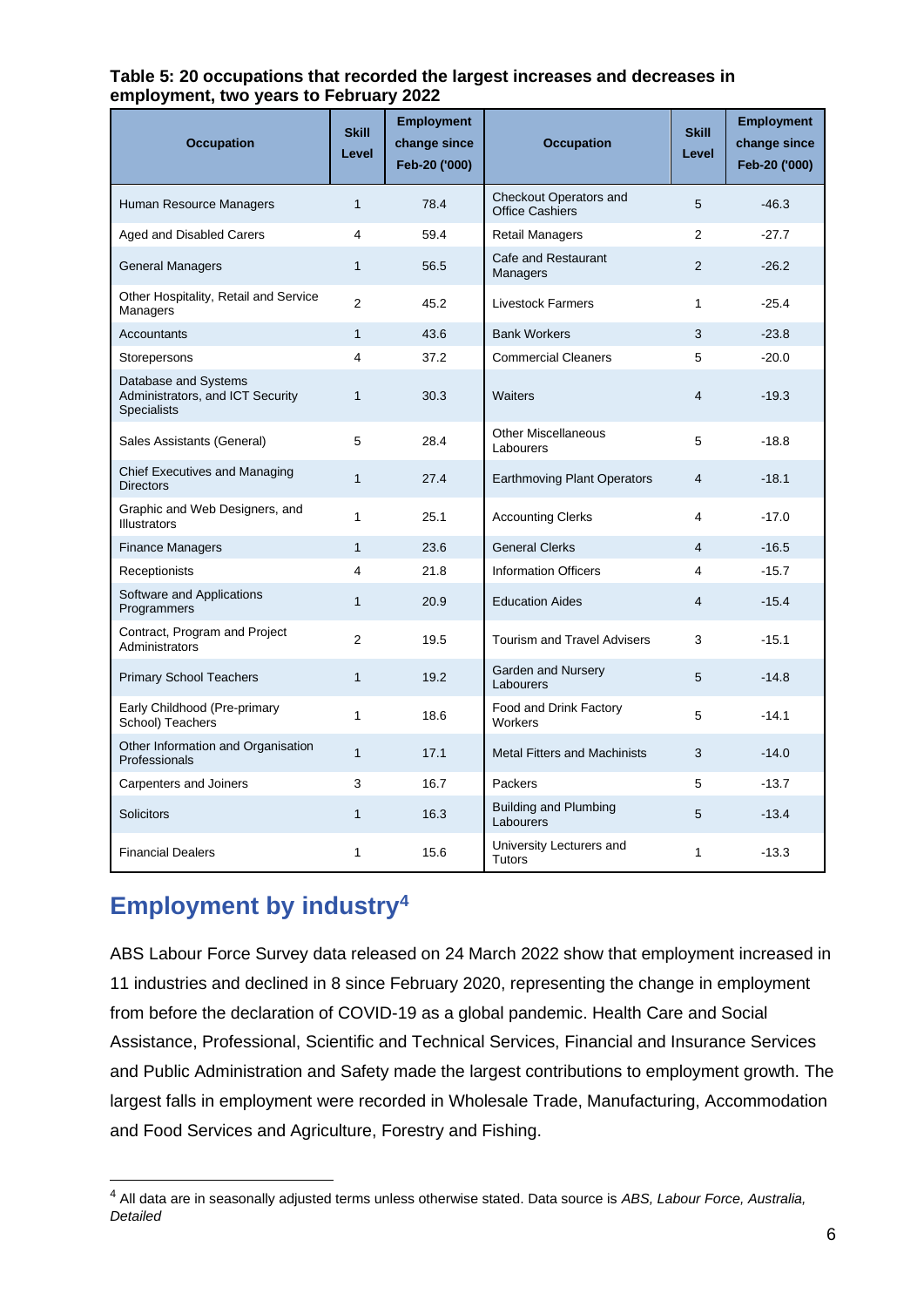## **Chart 1: Employment growth by industry ('000) –to February 2022**



**Health Care and Social Assistance** Professional, Scientific and Technical Services **Financial and Insurance Services Public Administration and Safety** Mining Electricity, Gas, Water and Waste Services **Retail Trade Other Services** Rental, Hiring and Real Estate Services Transport, Postal and Warehousing **Education and Training Information Media and Telecommunications Arts and Recreation Services** Construction **Administrative and Support Services** Agriculture, Forestry and Fishing **Accommodation and Food Services** Manufacturing **Wholesale Trade** 

## **Table 6: Employment growth by Industry – Seasonally Adjusted**

| Industry                                        | $Feb-22$ | Quarterly<br>change | Quarterly<br>change (%) | Pre-COVID<br>change | Pre-COVID<br>change $(\%)$ |
|-------------------------------------------------|----------|---------------------|-------------------------|---------------------|----------------------------|
| Agriculture, Forestry and Fishing               | 291.0    | $-25.3$             | $-8.0$                  | $-35.4$             | $-10.8$                    |
| <b>Mining</b>                                   | 279.2    | 7.5                 | 2.8                     | 38.1                | 15.8                       |
| Manufacturing                                   | 854.7    | $-10.8$             | $-1.2$                  | $-63.8$             | $-6.9$                     |
| Electricity, Gas, Water and Waste Services      | 167.2    | 33.0                | 24.5                    | 34.7                | 26.2                       |
| Construction                                    | 1161.0   | 15.4                | 1.3                     | $-24.2$             | $-2.0$                     |
| <b>Wholesale Trade</b>                          | 326.9    | $-32.6$             | $-9.1$                  | $-65.1$             | $-16.6$                    |
| <b>Retail Trade</b>                             | 1277.9   | $-5.4$              | $-0.4$                  | 31.7                | 2.5                        |
| Accommodation and Food Services                 | 896.8    | 45.9                | 5.4                     | $-35.8$             | $-3.8$                     |
| <b>Transport, Postal and Warehousing</b>        | 667.4    | 11.3                | 1.7                     | 17.9                | 2.8                        |
| Information Media and Telecommunications        | 208.4    | 15.6                | 8.1                     | $-4.3$              | $-2.0$                     |
| <b>Financial and Insurance Services</b>         | 557.8    | 28.7                | 5.4                     | 87.4                | 18.6                       |
| Rental, Hiring and Real Estate Services         | 240.9    | 5.0                 | 2.1                     | 21.4                | 9.8                        |
| Professional, Scientific and Technical Services | 1258.7   | 30.3                | 2.5                     | 104.2               | 9.0                        |
| Administrative and Support Services             | 407.5    | $-41.5$             | $-9.2$                  | $-29.1$             | $-6.7$                     |
| <b>Public Administration and Safety</b>         | 884.5    | $-38.0$             | $-4.1$                  | 63.5                | 7.7                        |
| <b>Education and Training</b>                   | 1153.2   | 36.2                | 3.2                     | 17.1                | 1.5                        |
| <b>Health Care and Social Assistance</b>        | 2008.4   | 105.6               | 5.5                     | 216.5               | 12.1                       |
| <b>Arts and Recreation Services</b>             | 226.9    | $-7.7$              | $-3.3$                  | $-19.9$             | $-8.1$                     |
| <b>Other Services</b>                           | 510.8    | $-33.7$             | $-6.2$                  | 22.9                | 4.7                        |
| <b>TOTAL EMPLOYMENT</b>                         | 13,389.1 | 180.0               | 1.4                     | 377.7               | 2.9                        |

Similar to the detailed occupational level results discussed above, employment growth at the 3 digit sector level has not been evenly dispersed, with just 108 (or 50.5%) of sectors having